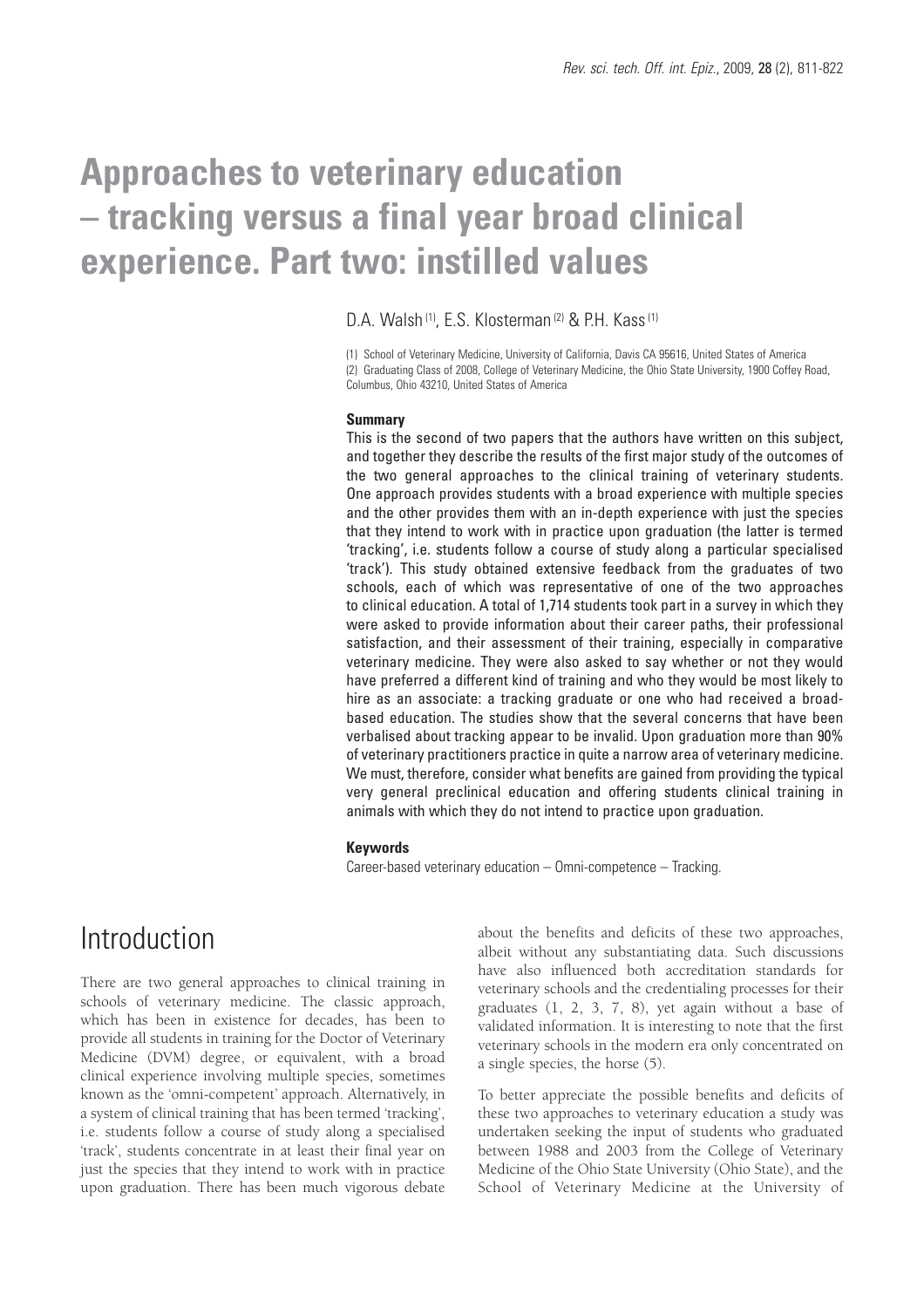California, Davis (UC Davis). These two schools are good representatives of the two approaches to clinical veterinary education. For decades the fourth year clinical programme at Ohio has given students clinical experience of working with multiple species, including dogs, cats, horses, and a variety of food animals. In contrast, UC Davis had a tracking curriculum in place prior to 1988 (4). In the Davis programme students concentrate their final year curriculum on just the species that they intend to work with in practice upon graduation. Some of this concentration also occurs in years two and three of the DVM programme. In this article, the first of a pair of papers that they have written on this subject (6), the authors have reported on the career path of students from the two schools. The article examines the relationship between the major species with which students worked in their final year clinical programme in veterinary school, the species with which they worked in their first position upon graduation, and the species to which their clinical activities in their current position are now directed. The authors also reported on the reasons that graduates provided for changing career paths or for remaining in practice with the same species, and, if they changed, how they accomplished the change (6). One of the salient findings of these studies was that the number of graduates that make major career changes is quite modest, and this raises the question of whether it is necessary for students to have clinical experience of multiple species. Many career changes occur that are a simple transition, for example, from a practice involving predominantly dogs and cats to one with an increasing number of exotics, or from a practice devoted to large animals, especially equine and bovine, to a practice that concentrates on just one of these species.

Several questions have been posed about the aptitude and attitudes of graduates who have been influenced by having a species-directed clinical experience and those who have been influenced by a more general clinical experience. Are there differences in the values that are instilled by these two types of DVM training? This paper reports on a variety of comparisons between the attitudes and values of graduates from the College of Veterinary Medicine at Ohio State and those from the School of Veterinary Medicine at UC Davis.

# **Methods**

The previous paper (6) describes in detail the survey that was undertaken with the graduates from the two schools, the very favourable return rates from that survey (>40% [1,714 completed surveys]), and the approaches to data analysis. The data presented in this current manuscript was obtained from a further set of questions that were posed within the same survey. Statistical analysis was undertaken using either chi-squared or Wilcoxon-Mann-Whitney analyses, as appropriate. For many of the questions the respondents were asked to respond by making a mark within a circle on a line between two extremes on a 19-point scale. The specific graphic used to obtain the respondent's evaluation is illustrated in Figure 1. Because of the considerable asymmetry of the responses obtained to these questions one mode of summation has been the reporting of the median value.

| View                     | <b>Extremely important</b><br><b>Not important</b> |  |  |  |  |  |  |  |  |  |  |  |                                                 |  |  |  |
|--------------------------|----------------------------------------------------|--|--|--|--|--|--|--|--|--|--|--|-------------------------------------------------|--|--|--|
|                          |                                                    |  |  |  |  |  |  |  |  |  |  |  | 0000000000000000000                             |  |  |  |
| Numerical<br>calculation |                                                    |  |  |  |  |  |  |  |  |  |  |  | 1 2 3 4 5 6 7 8 9 10 11 12 13 14 15 16 17 18 19 |  |  |  |

### **Fig. 1**

### **The 19-point assessment scale**

For several survey questions the respondents were asked to rank a given statement by marking the circle on the scale of 1 to 19 from 'Not important' to 'Extremely important', or 'Strongly disagree' to 'Strongly agree', or 'Definitely not' to 'Definitely' as indicated for the various individual questions

# **Data analysis**

The study had a large sample size and for many analyses opinions were sought on a 19-point scale (Figs 2-6). The combination of these two factors can result in the detection of differences that are statistically significant yet representative of only a small change. Thus, a quoted p value of <0.001, while indicating that there is a statistically significant difference, does not necessarily mean that the difference represents a major divergence of opinion.

# **Results**

# **Professional satisfaction**

Ohio State and UC Davis are both, in the opinion of their graduates, very successfully fulfilling their mission to train veterinarians, each school performing very comparably. This is well evidenced by the graduates' responses when asked to indicate the degree to which they agreed with the following statements:

– 'My veterinary education prepared me for my career path' (Fig. 2a)

– 'I am a professionally successful person' (Fig. 2b)

– 'I consider myself a financially successful person' (Fig. 2c)

– 'I am happy I chose veterinary medicine as my career' (Fig. 2d).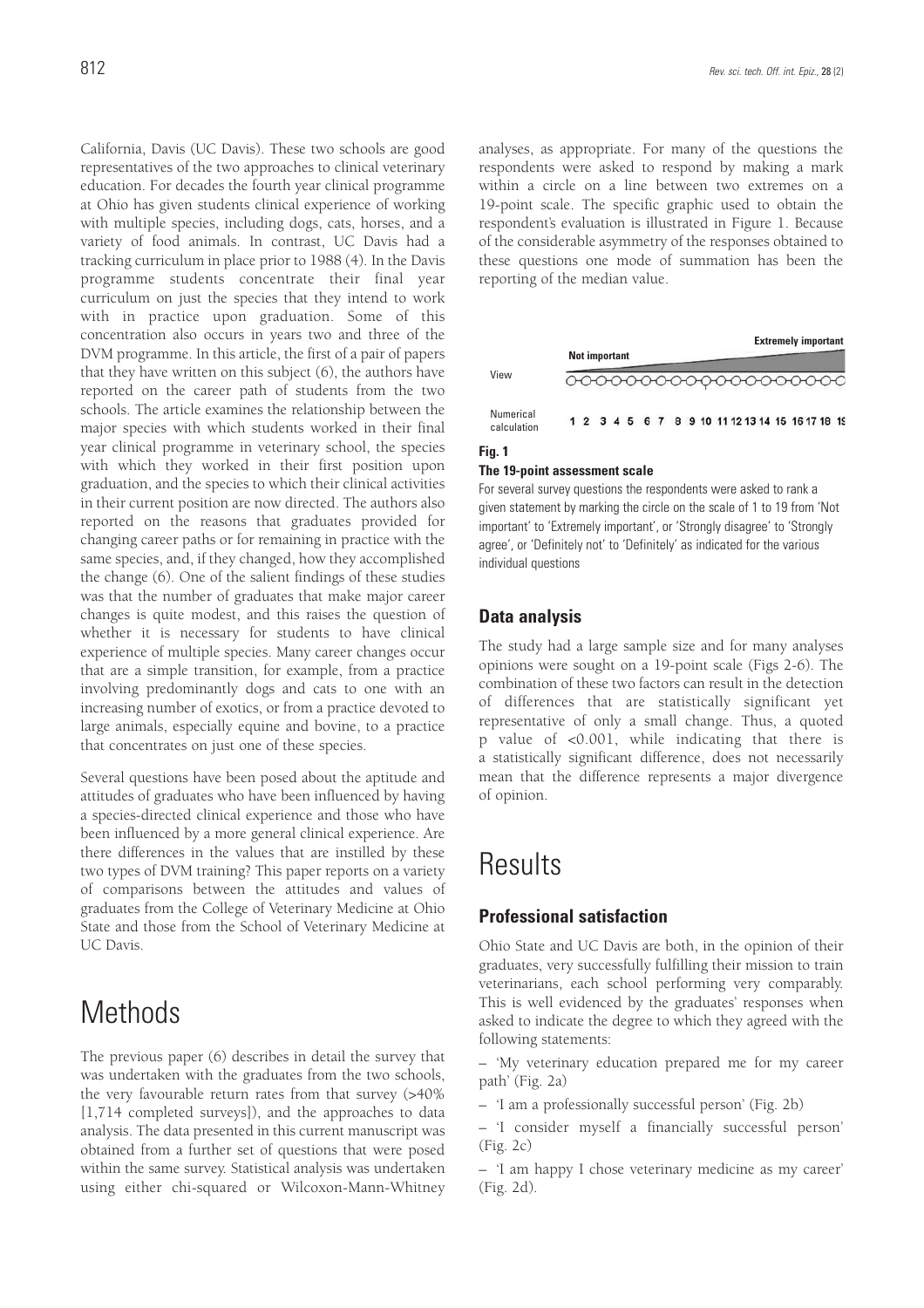Graduates were asked to rate their level of agreement on a 19-point scale from 'Strongly disagree' to 'Strongly agree'. The median scores are recorded in Table I.

Based upon the graduates' responses it is clear that an extremely high number of the graduates from both schools were happy they chose veterinary medicine as their career. It is also clear that they considered that their education prepared them well for this career, and that they were both professionally and financially successful. This satisfaction with their education puts into perspective their opinions

on the nature of veterinary education that is important for success; these opinions are reported in the remainder of this paper.

# **Expected attributes**

Key to the outcome of any veterinary curriculum is the attainment of key attributes. To explore the potential differences in the outcomes of the two curricula that the Ohio and Davis graduates had experienced, they were



▲ Graduates of the University of California, Davis

Graduates of the Ohio State University

Combined

**Fig. 2**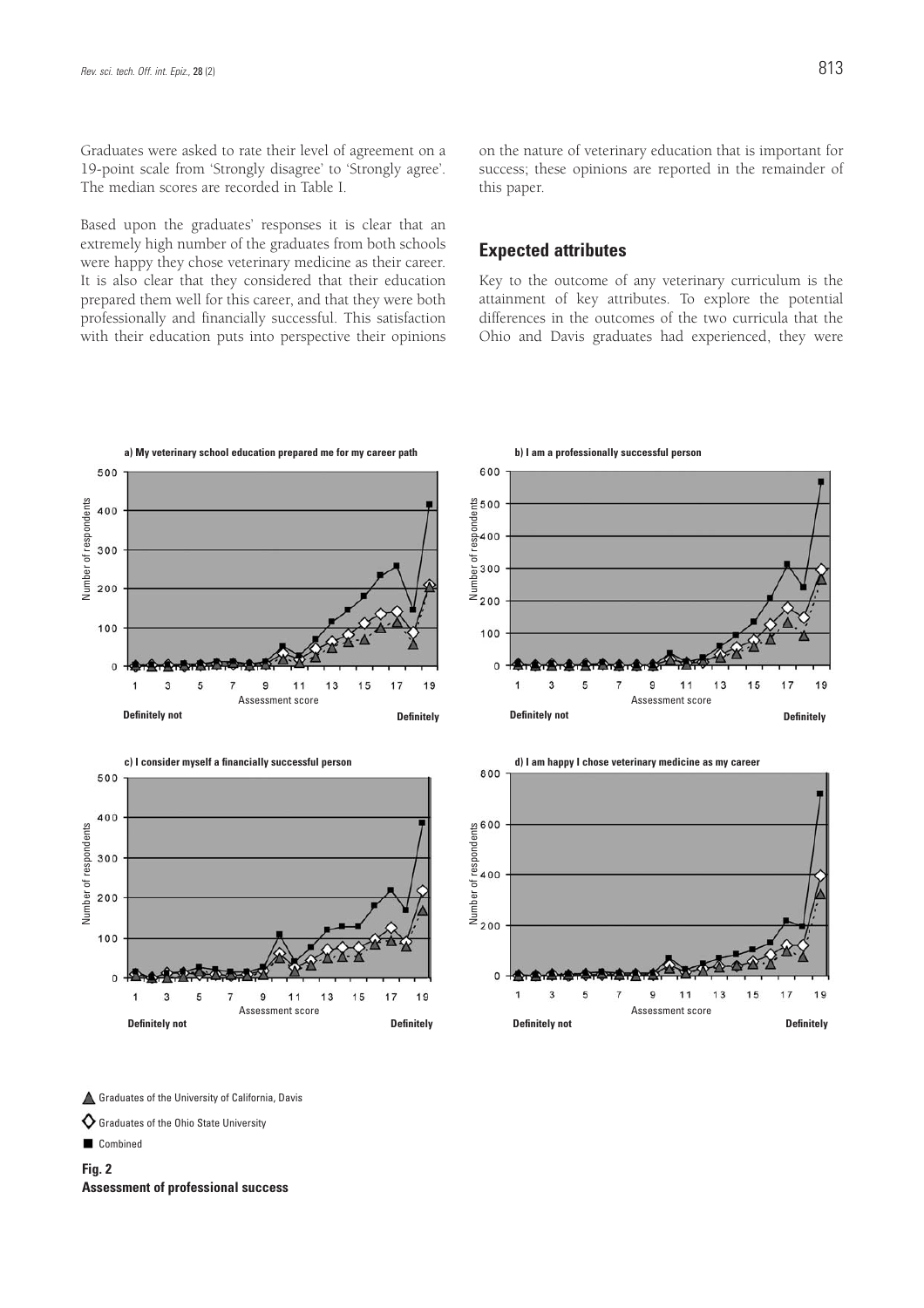# **Table I**

### **Professional satisfaction of the graduates of the College of Veterinary Medicine of the Ohio State University, and the School of Veterinary Medicine, of the University of California, Davis**

Students were asked to rate their level of agreement with the following statements on a 19-point scale from 'Strongly disagree' (1) to 'Strongly agree' (19)

| <b>Statement</b>                                       | <b>Median level of agreement</b> |                        |  |  |  |
|--------------------------------------------------------|----------------------------------|------------------------|--|--|--|
|                                                        | <b>Ohio graduates</b>            | <b>Davis graduates</b> |  |  |  |
| My veterinary education prepared me for my career path | 16                               |                        |  |  |  |
| I am happy I chose veterinary medicine as my career    | 18                               | 18                     |  |  |  |
| I am a professionally successful person                | 17                               |                        |  |  |  |
| I consider myself a financially successful person      | 16                               | 16                     |  |  |  |

asked to define how important several key competencies were to them, and to their practice of veterinary medicine. Their assessment of the significance of these competencies was based upon the 19-point scale from 'Not important' to 'Extremely important', or from 'Strongly disagree' to 'Strongly agree'. The results presented in Figures 3, 4 and 5 are shown for the total cohort of Ohio and Davis graduates, and for each separately. The data provide some notable messages.

It is no surprise that of the set of attributes scrutinised clinical reasoning skills ranked at the height of extremely important (Fig. 3a), with no difference between the Ohio and Davis graduates, and with the median score for each equal to the maximum score possible (Fig. 3a). It is reassuring that client communication skills ranked equally highly (Fig. 3b), again with the median score equal to the maximum score possible. It is interesting to note that the training of most respondents was not in an era when teaching communication was a major priority in veterinary schools or when formal training in communication skills existed. An understanding of veterinary business also ranked highly with both sets of graduates, albeit with a somewhat lower median score and more divergence of opinion among the graduates (Fig. 3c). Additional analysis (data not shown) showed no significant divergence between recent graduates and those that had graduated several years ago, suggesting that the spread of responses was not related to whether or not the business side of veterinary practice had become a key component of their activities. It is clear that the younger generation of veterinarians appreciate the need for business acumen as a part of their success. Like communication skills, veterinary business skills have only recently been recognised as an important education priority.

There is a perceived consensus that an appreciation of comparative medicine is central to the practice of veterinary medicine. One concern voiced with some frequency is that students who follow tracking curricula do not develop this appreciation to the same degree as students following omni-competent curricula. To ascertain

whether this might be true, graduates were asked to rate the importance of the following :

– physical examination skills across species (Figs 4a and 4b)

– an understanding of disease processes across species (Figs 4c and 4d)

– an understanding of comparative medicine across species (Figs 4e and 4f).

The respondents were asked to address the importance of these attributes for a new graduate (Figs 4a, 4c and 4e) and for a veterinarian 10 years after graduation (Figs 4b, 4d and 4f).

Both for new graduates (Figs 4a, 4c and 4e) and for veterinarians 10 years post graduation (Figs 4b, 4d and 4f), these three characteristics of comparative medicine expertise were highly rated, with a median score of 11 or higher, by both Davis and Ohio graduates. For all three areas of comparative medicine knowledge, the Ohio graduates ranked the importance of these attributes slightly higher than Davis graduates (p<0.001 for all six comparisons), but only by one or two points out of the total 19-point range. As discussed under 'Methods', obtaining such a level of significant difference was clearly a characteristic of having an extremely large sample size, since the median differences between the two groups was only one point (Figs 4b, 4c, 4e and 4f) or two points (Figs 4a and 4d). In each area the profile of scores was complex, but for each question the scores of the Davis and Ohio graduates were quite similar for each attribute examined. While some differences were observed between the Davis and Ohio graduates in their assessment of the role of comparative medicine in their clinical training, the minor differences observed were by no means sufficient to conclude that tracking-based education does not foster an appreciation for comparative medicine, as has from time to time been claimed, often with some vigour. Further examination of whether the differences observed were indeed reflective of a meaningful difference in clinical acumen would appear to be needed.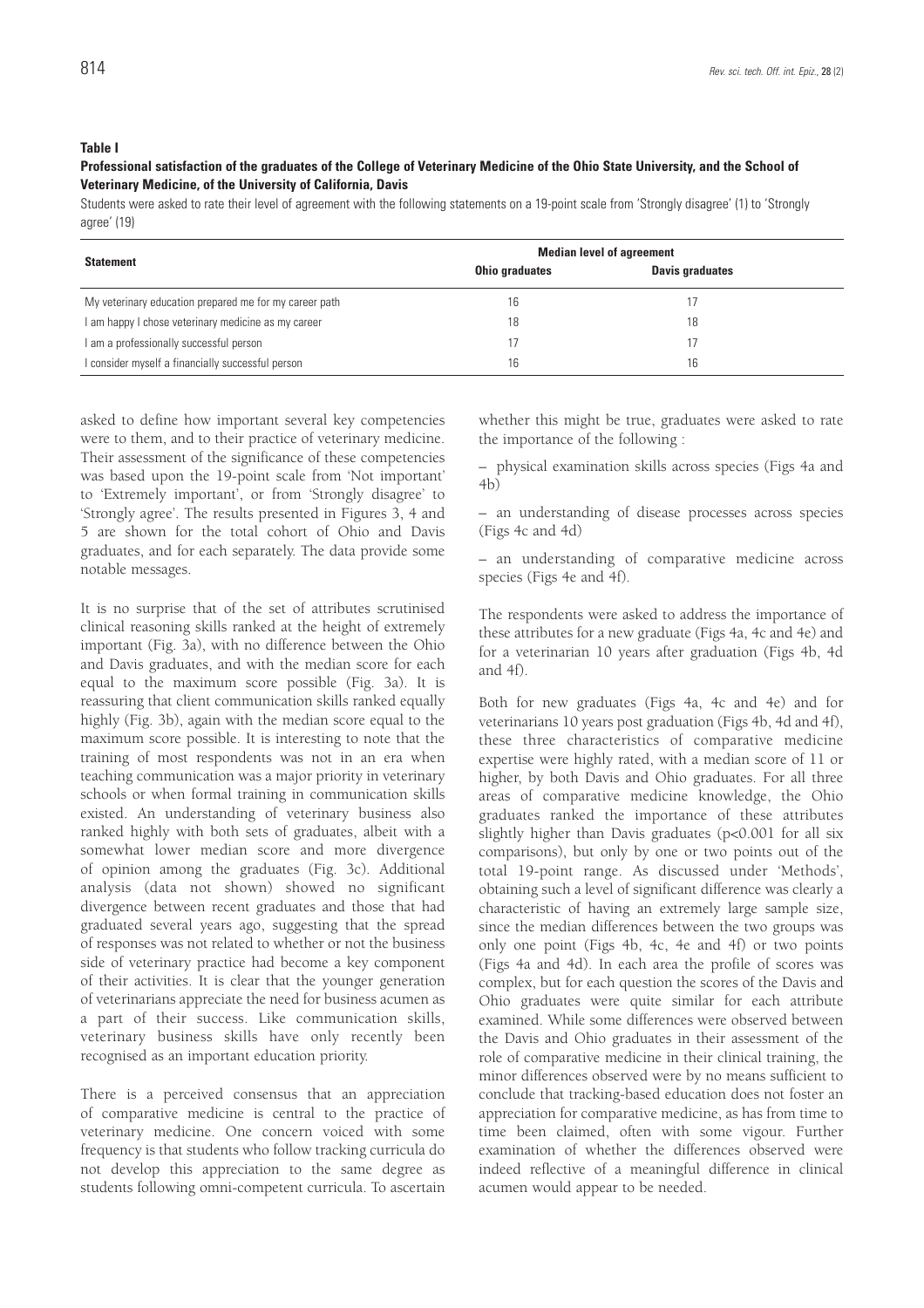

- Graduates of the University of California, Davis
- Graduates of the Ohio State University
- Combined

# **Fig. 3 Key attributes: assessment of their importance for a new** graduate

A further exploration of the perceived importance of comparative medicine expertise is provided by the responses graduates gave when asked to rank the following statements on a 'Strongly disagree' to 'Strongly agree' scale:

– 'Veterinary school training should provide all graduates with clinical competence in all species' (Fig. 5b).

The Davis and Ohio graduates diverged somewhat more in response to these questions. The Davis students indicated that there was less of a need in current day veterinary practice for a detailed understanding of the clinical basis of disease across species (Fig. 5a), and, in parallel, less of a need for veterinary schools to provide all graduates with training and clinical competence in all species (Fig. 5b). Both of these answers probably reflect the fact that most modern day veterinary practice is indeed restricted to just one or a limited number of species. However, the combined set of profiles of responses presented in Figures 4 and 5 from the Davis graduates appears to suggest that in their view while there is less of a need for knowledge of comparative medicine in actual practice, it is still nevertheless a critically important component of the training that has enabled them to reach the level of competence needed in their current practice. The Ohio graduates would appear to have appreciated the crossspecies training they received.

As shown in the authors' other paper on this subject (6), several years after graduation Davis and Ohio graduates have a very similar profile in terms of their areas of clinic practice. A key question to ask, therefore, is whether or not the higher ranking responses of the Ohio graduates on the set of questions directed at comparative medicine (Figs 4 and 5) is a consequence of their broader education in multiple species while in veterinary school. This appears quite possible, nevertheless comparative medicine understanding is clearly considered a valuable attribute for veterinary practice by both the Ohio and Davis graduates. For Ohio graduates it was a component of their education during all four years of their DVM programme. Often ignored, however, is that even in a tracking programme, such as was followed by the Davis graduates, comparative medicine is a fundamental element of their training for at least the first three years of their veterinary education. This has probably contributed significantly to their view of the key contribution of comparative medicine to veterinary medicine expertise, as can be seen in Figures 4 and 5.

# **Preferences for training**

The survey explored the graduates' preferences regarding the type of training they would have liked to have received and the type of training they look for in prospective associates. These data are detailed in Tables II to IV. The educational background favoured in the selection of a future employee was explored in Table II. Graduates were asked: 'In choosing a new associate for the veterinary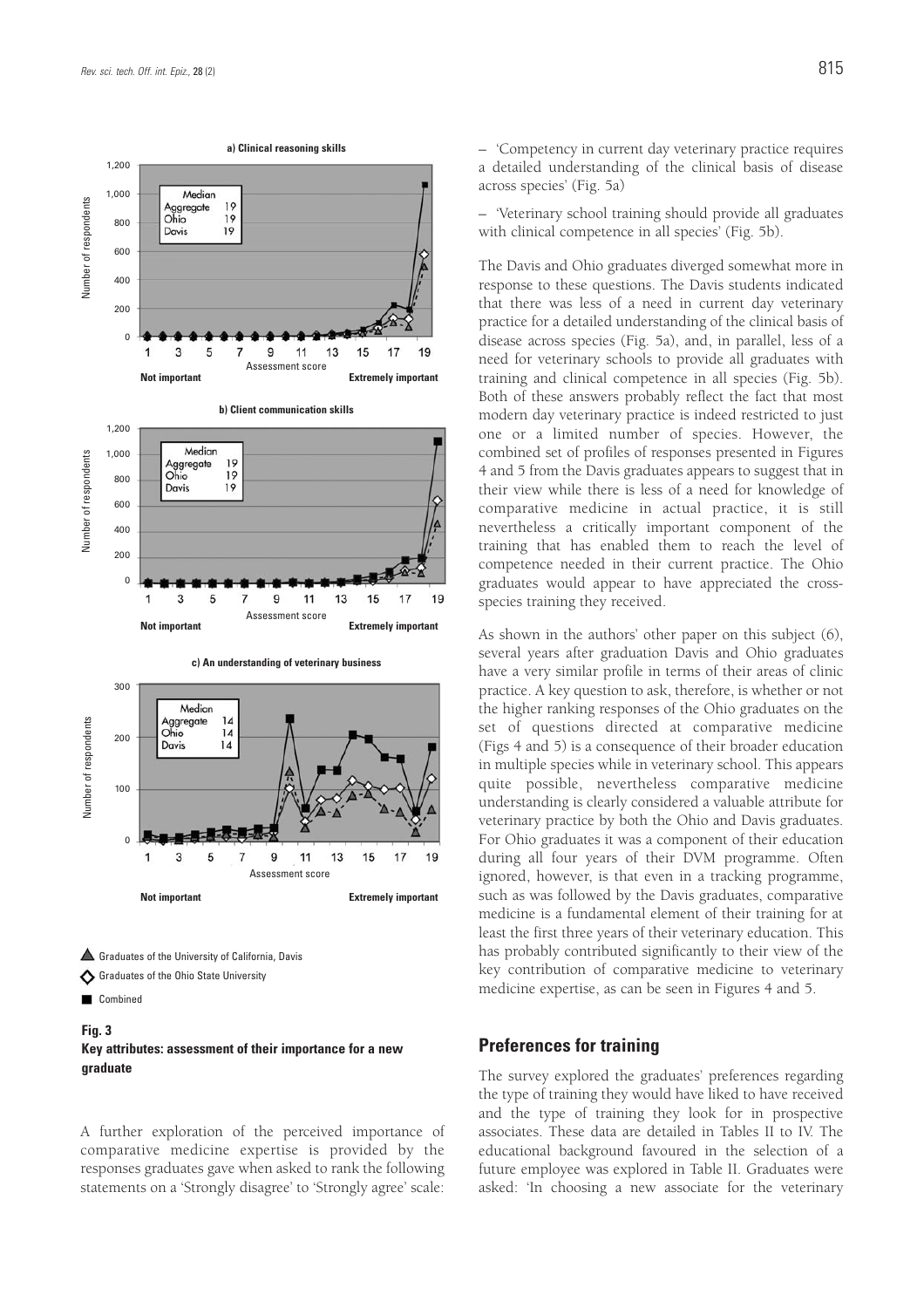#### **Physical examination skills across species**







#### **An understanding of comparative medicine across species**



Graduates of the University of California, Davis

Graduates of the Ohio State University

**Combined** 

**Fig. 4**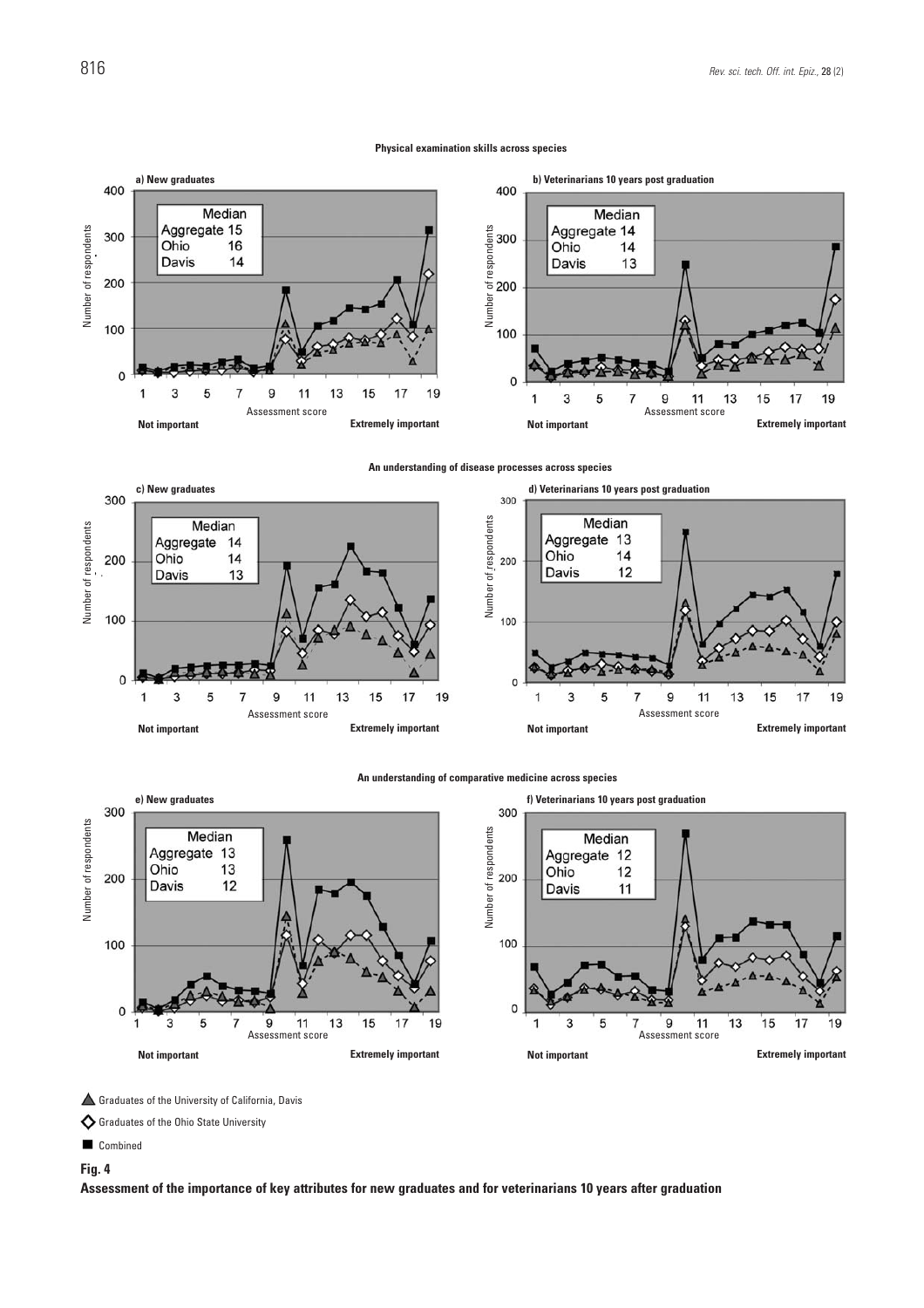

**a) Competency in current day veterinary practice requires a detailed understanding of the clinical basis of disease across species**



**Fig. 5**

practice in which you work, if all other aspects are equal which candidate would have the stronger clinical problem solving skills for the species you see in your clinic?' Five possible answers were provided and respondents were asked to indicate whether they would 'definitely' or 'most probably' choose a new graduate who had trained in a tracking curriculum, or whether they would 'definitely' or 'most probably' choose a new graduate who had trained in a broad mixture of species curriculum, or whether the range of species would make no impact on their decision. (See Table 2 for full wording of the survey question.) Thirteen percent of Davis graduates and 18% of Ohio graduates thought that the range of species worked with has no impact on clinical problem-solving skills attained. Of the remainder, 89% of the Davis graduates considered that a new graduate, who had trained in a veterinary school where the clinical training concentrated on just the species that they see in their practice would have the stronger clinical problem-solving skills for the work in that clinic. The view of the Ohio graduates was quite distinct (p<0.001). Excepting those who thought it made no difference, the Ohio graduates actually slightly favoured the Davis type programme (51% versus 47.7%) for producing the potential future employee with the stronger clinical problem-solving skills for working with the species they see in their clinic.

#### **Table II**

| Number of respondents | Davis<br>300<br>Median<br><b>Ohio</b><br>200<br>100<br>10<br>13<br>11<br>12<br>16<br>Assessment score                                                                                                                                                                                                                             |        | possible answers were provided and respondents were<br>asked to indicate whether they would 'definitely' or 'most<br>probably' choose a new graduate who had trained in a<br>tracking curriculum, or whether they would 'definitely' or<br>'most probably' choose a new graduate who had trained in<br>a broad mixture of species curriculum, or whether the<br>range of species would make no impact on their decision.<br>(See Table 2 for full wording of the survey question.)<br>Thirteen percent of Davis graduates and 18% of Ohio |        |                                                                     |
|-----------------------|-----------------------------------------------------------------------------------------------------------------------------------------------------------------------------------------------------------------------------------------------------------------------------------------------------------------------------------|--------|-------------------------------------------------------------------------------------------------------------------------------------------------------------------------------------------------------------------------------------------------------------------------------------------------------------------------------------------------------------------------------------------------------------------------------------------------------------------------------------------------------------------------------------------|--------|---------------------------------------------------------------------|
| Number of respondents | <b>Strongly disagree</b><br><b>Strongly agree</b><br>b) Veterinary school training should provide all graduates<br>with clinical competence in all species<br>300<br>Median<br>Davis<br>Median<br><b>Ohio</b><br>200                                                                                                              |        | graduates thought that the range of species worked with<br>has no impact on clinical problem-solving skills attained.<br>Of the remainder, 89% of the Davis graduates considered<br>that a new graduate, who had trained in a veterinary<br>school where the clinical training concentrated on just the<br>species that they see in their practice would have<br>the stronger clinical problem-solving skills for the work in<br>that clinic. The view of the Ohio graduates was quite                                                    |        |                                                                     |
|                       | 100<br>16<br>18<br>Assessment score<br><b>Strongly disagree</b><br><b>Strongly agree</b>                                                                                                                                                                                                                                          |        | distinct (p<0.001). Excepting those who thought it made<br>no difference, the Ohio graduates actually slightly favoured<br>the Davis type programme (51% versus 47.7%) for<br>producing the potential future employee with the stronger<br>clinical problem-solving skills for working with the species<br>they see in their clinic.                                                                                                                                                                                                      |        |                                                                     |
|                       | Graduates of the University of California, Davis                                                                                                                                                                                                                                                                                  |        |                                                                                                                                                                                                                                                                                                                                                                                                                                                                                                                                           |        |                                                                     |
|                       | $\bigcirc$ Graduates of the Ohio State University                                                                                                                                                                                                                                                                                 |        | The data of Table III further supports the conclusions<br>derived from the data of Table II. Survey participants were                                                                                                                                                                                                                                                                                                                                                                                                                     |        |                                                                     |
|                       | Combined                                                                                                                                                                                                                                                                                                                          |        | asked: 'In choosing a new graduate as a new associate for                                                                                                                                                                                                                                                                                                                                                                                                                                                                                 |        |                                                                     |
|                       | Fig. 5<br>The perceived importance of comparative medicine expertise                                                                                                                                                                                                                                                              |        | the veterinary practice in which you work, if all other<br>aspects are equal which would you choose?' Respondents                                                                                                                                                                                                                                                                                                                                                                                                                         |        |                                                                     |
|                       | <b>Table II</b><br>Graduates were asked 'In choosing a new associate for the veterinary practice in which you work, if all other aspects are equal<br>which candidate would you anticipate would have the stronger clinical problem-solving skills for the species you see in your clinic<br>(mark one)'<br><b>Answer options</b> | Number | <b>Ohio graduates</b><br>who gave this answer<br><b>Percentage</b>                                                                                                                                                                                                                                                                                                                                                                                                                                                                        | Number | <b>Davis graduates</b><br>who gave this answer<br><b>Percentage</b> |
|                       | Definitely, a new graduate who had trained in a veterinary school where the<br>clinical experience in the final year(s) concentrated on the same one or two<br>species that you see in your practice (i.e. had tracked)                                                                                                           | 125    | 13.7                                                                                                                                                                                                                                                                                                                                                                                                                                                                                                                                      | 195    | 27.1                                                                |
|                       | Most probably, a new graduate who had trained in a veterinary school where<br>the clinical experience in the final year(s) concentrated on the same one or two<br>species that you see in your practice (i.e. had tracked)                                                                                                        | 255    | 28.0                                                                                                                                                                                                                                                                                                                                                                                                                                                                                                                                      | 309    | 43.0                                                                |
|                       | The range of species worked with has no impact on clinical problem-solving<br>skills attained                                                                                                                                                                                                                                     | 168    | 18.4                                                                                                                                                                                                                                                                                                                                                                                                                                                                                                                                      | 95     | 13.2                                                                |
|                       | Most probably, a new graduate who had trained in a veterinary school where<br>the clinical experience in the final year(s) was obtained with a broad mixture of<br>species (small companion animals, equine and food animals)                                                                                                     | 246    | 27.0                                                                                                                                                                                                                                                                                                                                                                                                                                                                                                                                      | 86     | 11.9                                                                |
|                       | Definitely, a new graduate who had trained in a veterinary school where the                                                                                                                                                                                                                                                       | 117    | 12.8                                                                                                                                                                                                                                                                                                                                                                                                                                                                                                                                      |        | 4.6                                                                 |
|                       | clinical experience in the final year(s) was obtained with a broad mixture<br>of species (small companion animals, equine and food animals)                                                                                                                                                                                       |        |                                                                                                                                                                                                                                                                                                                                                                                                                                                                                                                                           | 33     |                                                                     |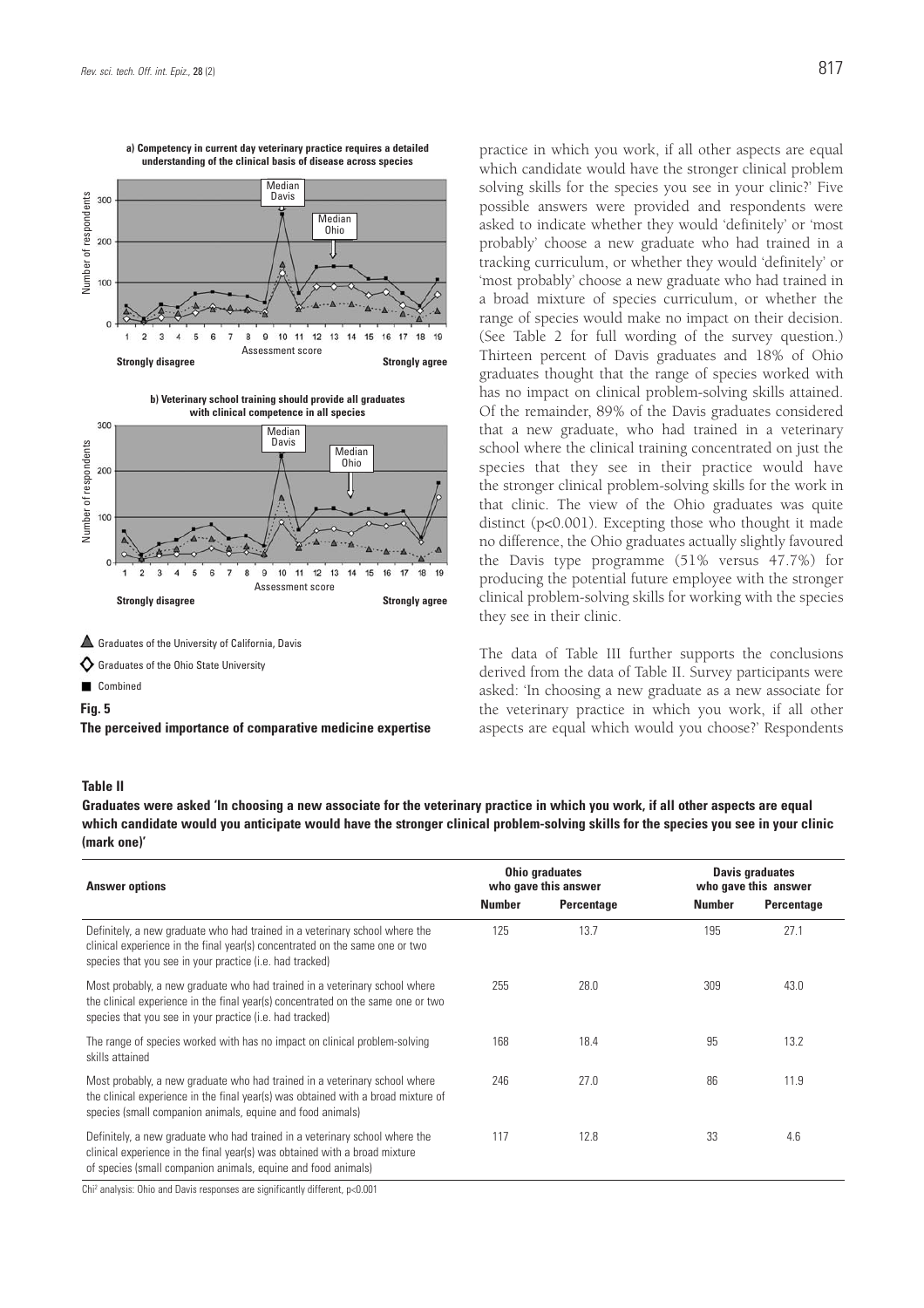### **Table III**

**Graduates were asked 'In choosing a new graduate as a new associate for the veterinary practice in which you work, if all other aspects are equal which would you choose?'**

| <b>Answer options</b>                                                                                                                                                                                                                              |               | <b>Ohio graduates</b><br>who gave this answer | <b>Davis graduates</b><br>who gave this answer |            |  |
|----------------------------------------------------------------------------------------------------------------------------------------------------------------------------------------------------------------------------------------------------|---------------|-----------------------------------------------|------------------------------------------------|------------|--|
|                                                                                                                                                                                                                                                    | <b>Number</b> | Percentage                                    | <b>Number</b>                                  | Percentage |  |
| A new graduate who had trained in a veterinary school where following the<br>preclinical education the clinical experience in the final year(s) was concentrated<br>on the same one or two species as your practice                                | 313           | 33.5                                          | 419                                            | 58.3       |  |
| A new graduate who had trained in a veterinary school where following the<br>preclinical education the clinical experience in the final year(s) was obtained<br>with a broad mixture of species (small companion animals, equine and food animals) | 322           | 36.3                                          | 116                                            | 16.1       |  |
| It would not be a consideration for me                                                                                                                                                                                                             | 281           | 30.0                                          | 184                                            | 25.6       |  |

were asked to indicate if they would choose a new associate whose clinical experience was concentrated on the same one or two species as in their practice, or one whose clinical experience in veterinary school was obtained with a broad mixture of species. A little fewer than a third (25% to 30%) of Ohio and Davis graduates indicated that the type of training of a veterinary graduate would not be an issue for them in considering the possible employment of a new associate. Of the ~70% of each who indicated it would make a difference, the number of Davis graduates who would have chosen the associate who had tracked was four times higher than the number of Davis graduates who would have chosen the associate who had had a multi-species clinical training (Table III). In contrast, Ohio graduates indicated that they would choose about equally from those with these two different types of clinical training.

Taken together the data of Tables II and III suggest that there is some considerable support for hiring a new associate who has training more specifically with the species seen in the practice site (p values <0.001), rather than a candidate with a more distributed training with multiple species.

This issue was yet further examined by using an alternative type of question. Table IV shows the Yes/No responses given by the Ohio graduates when asked to indicate whether or not they agreed with the statement: 'In retrospect, I would have preferred if my alma mater veterinary school had had a system of clinical tracking when I attended' and the responses of the Davis graduates to the statement: 'In retrospect, I would have preferred if my alma mater veterinary school had not had a system of clinical tracking when I attended'. The data of Table IV show that a notable number (although not a majority) of Ohio graduates would have opted for a tracking curriculum (p<0.001), a profile in line with their response of the type of associate they would hire (Tables II and III). Markedly fewer Davis graduates (13% versus 30%) would have opted for a broader-based clinical education.

**Table IV**

| Graduates were asked 'Please respond to the question (a) or (b) depending upon which one applies' |  |  |  |
|---------------------------------------------------------------------------------------------------|--|--|--|
|                                                                                                   |  |  |  |

|                                                             |               | Yes               | <b>No</b>     | Number who        |                |
|-------------------------------------------------------------|---------------|-------------------|---------------|-------------------|----------------|
| <b>Statement</b>                                            | <b>Number</b> | <b>Percentage</b> | <b>Number</b> | <b>Percentage</b> | gave no answer |
| Ohio graduates                                              |               |                   |               |                   |                |
| a) In retrospect, I would have preferred if my alma mater   | 285           | 30.1              | 652           | 68.9              | 24             |
| veterinary school had had a system of clinical tracking     |               |                   |               |                   |                |
| when I attended                                             |               |                   |               |                   |                |
| <b>UC Davis graduates</b>                                   |               |                   |               |                   |                |
| b) In retrospect, I would have preferred if my alma mater   | 92            | 13.0              | 610           | 86.4              | 27             |
| veterinary school had not had a system of clinical tracking |               |                   |               |                   |                |
| when I attended                                             |               |                   |               |                   |                |

Chi2 analysis: Ohio and Davis responses are significantly different, p<0.001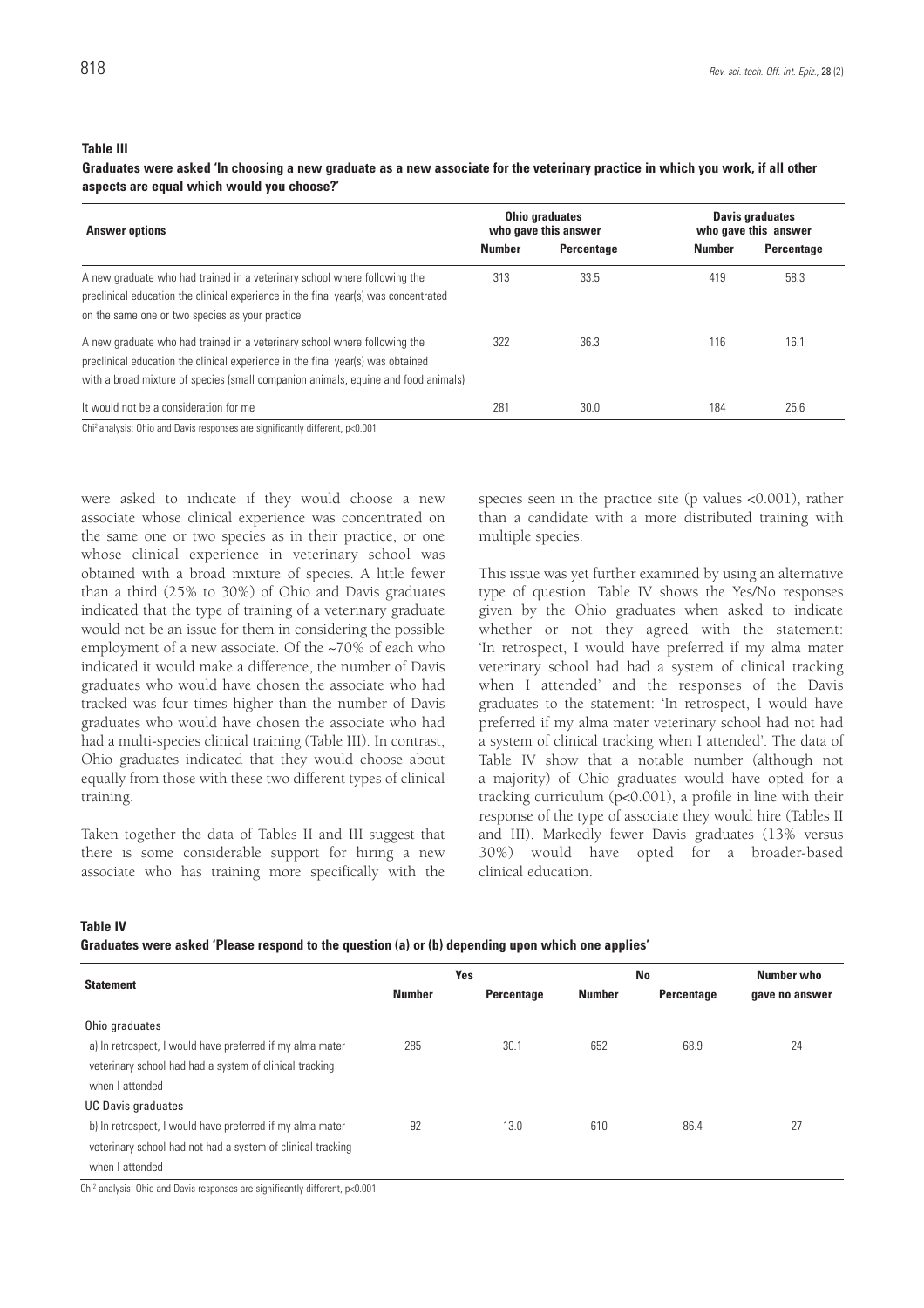## **Licensure**

Several issues about veterinary licensure are raised by the debate about the benefits versus the deficits of the two different approaches to clinical training used in veterinary schools today. Irrespective of the type of training a veterinarian has received (a tracking curriculum or a broader curriculum), virtually all working veterinarians (>95%) specialise in an often quite narrow area of veterinary medical practice/endeavour (see data presented in the authors' previous paper [6]). With so little information available about the benefits of the two types of training programmes (excepting these current two papers), accreditation and licensing bodies have acted more upon conjecture than on hard facts.

There was strong consensus among Ohio and Davis graduates that 'Practicing in one area of veterinary medicine for many years substantially reduces a veterinarian's ability to practice competently in a different area' (Fig. 6a). These same graduates, however, were either ambivalent or totally against the concept of re-licensing veterinarians at least every 10 years (Fig. 6b). They were similarly ambivalent or totally against the idea of adopting clinical licensure that is limited to a species or group of species (Fig. 6c). Although there was a notable divergence between the Ohio and Davis graduates, most considered that 'The education of a veterinarian should equip them to obtain a license that will permit them to change careers into other fields of veterinary medicine throughout their veterinary career' (Fig. 6d). Although virtually all veterinarians specialise in a particular area of veterinary medicine, and from this data this would appear to lead to a lower level of competence with time in other areas (Fig. 6a), a large group of practicing veterinarians are still



**c) Given the rapid growth in veterinary medicine and its areas of responsibility I favor the adoption of clinical licensure that is limited to a species or group of species**



**b) All practicing veterinarians should be re-licensed at least every 10 years**



**d) The education of a veterinarian should equip them to obtain a license that will permit them to change careers into other fields of veterinary medicine throughout their veterinary career**



Graduates of the University of California, Davis

Graduates of the Ohio State University

Combined

**Fig. 6**

**Graduates' views concerning limited and time-dependent licensure**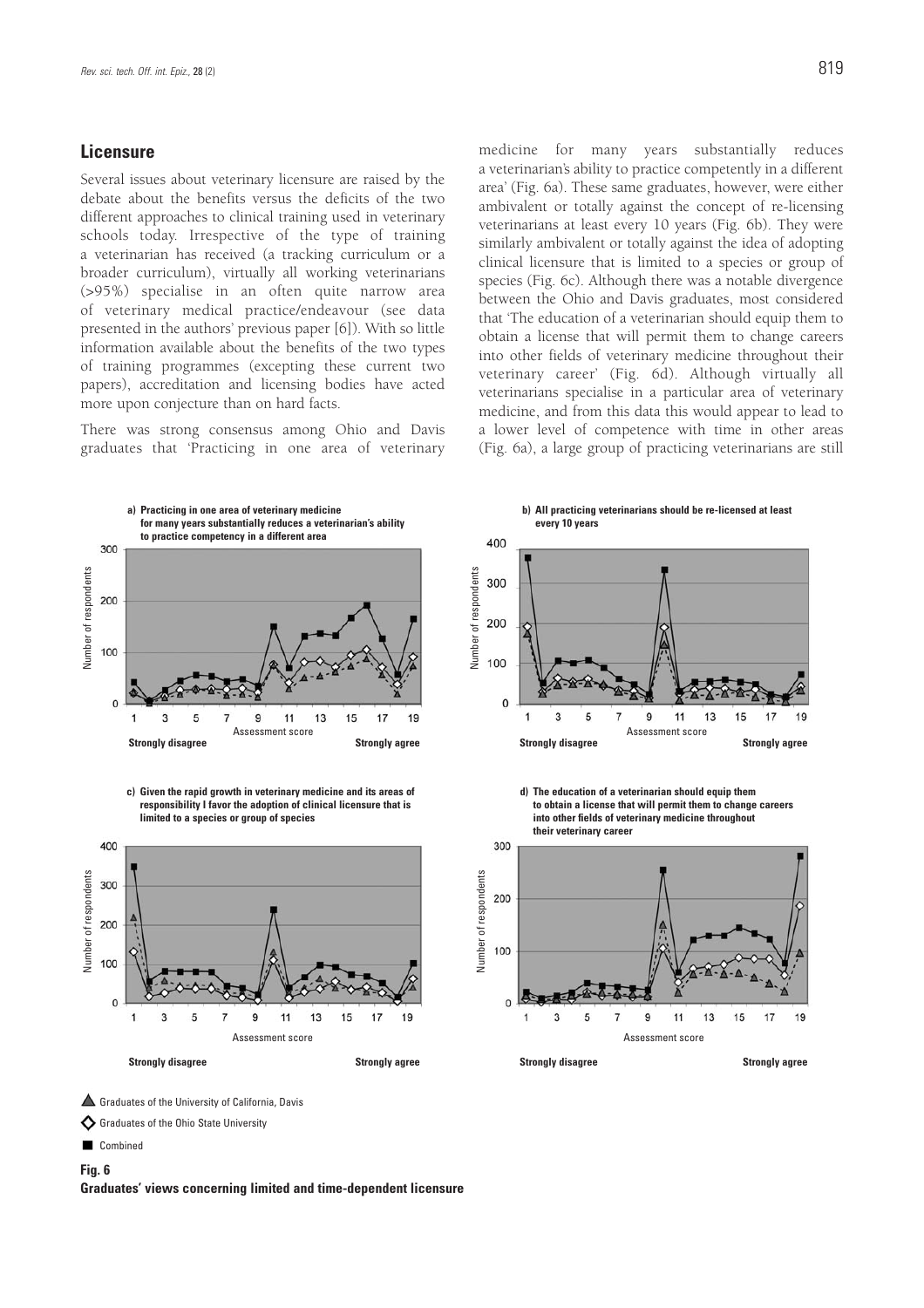primarily against any form of re-licensure (Figs 6b, 6c and 6d). This is grist for considerable debate and there are several perceptions as to why there is this apparent discrepancy. This data is probably coloured by a natural reluctance to undertake re-licensing; but there is clearly enough divergent opinion to begin a debate about what might be in the best interest of the profession. How important is it to receive an encompassing education when with time the breadth disappears because of naturally chosen specialisation?

# Conclusion

These two companion papers now provide considerable data, that has heretofore been unavailable, on the outcomes of the two major types of clinical curriculum that are prevalent in veterinary education around the world. A variety of conclusions have been made throughout these papers but simultaneously a breadth of issues for discussion has been raised. Certainly support is provided here for a clinical training programme in which students concentrate in at least their final year curriculum on just the species that they intend to work with in practice upon graduation. The fear that a broad spectrum of veterinarians makes a major change in their area of specialisation during their practice years appears unfounded. Most changes that occurred were far more of a gradual transition than a radical change to quite a different area of species specialisation (6). For half of the changes made the individual needed no substantial retraining (or rather made no choice for further training) (6). The major reason for change was a personal or family issue and one might argue that it is the responsibility of the individual rather than the profession to ensure that such a change is possible. In virtually every other profession when a change is made for personal or lifestyle reasons it is believed to be the individual's responsibility.

The argument has been voiced that veterinary medicine has its fundamental base in comparative medicine and there are certainly conceptual reasons as to why this is likely so. The question to be addressed is when and how this fundamental base should be achieved during veterinary education. On the basis of the data provided here one might argue that a sound fundamental base was achieved by the Davis students prior to their entry into their species-directed training. The Davis graduates certainly indicated a solid appreciation for the comparative veterinary education they received. So the question to be resolved is not necessarily when and how the fundamental base should be achieved, but to what level it needs to be achieved for a veterinarian practicing species-restricted veterinary medicine, as virtually all are. The Ohio graduates ranked the importance of comparative medicine somewhat higher than did those from Davis.

In all educational programmes compromises are struck between the balance of training received in diverse areas. This is true for engineers, educators, investment bankers and human medicine practitioners as indeed it is for all professions, including veterinarians. One key balance to attain in the training of veterinarians is that between general broad-based veterinary competence, and the base of knowledge and understanding needed for the specific species-directed veterinary practice. All veterinarians must also gain a firm understanding of areas such as population and global public health, food safety and security.

Currently, one major argument for maintaining broad comprehensive multispecies training throughout veterinary education is the regulations of accrediting bodies and credentialing agencies, which emphasise multispecies competency. Given the data provided in these two papers and the significant shift in education models, particularly the development and retention of tracking systems, it would seem that the accrediting and credentialing agencies may need to re-evaluate this issue. Arguments can be made about whether such agencies should take a leadership or reactionary role regarding these issues but what is important is that a full scope of understanding and knowledge must be brought to bear on the decisions.

These current two papers are the start of a solid base of knowledge on the issues of tracking versus a general multispecies veterinary education. Certainly two papers do not sufficiently provide the base of knowledge that is needed but hopefully they have expanded a general awareness of the issues. A crucial new awareness is that the scope of veterinary practice is expanding and it is essential that there be a route for training to occur in each of the areas of veterinary practice, so as to create the workforce necessary to encompass all the responsibilities of the veterinary profession in the service of humanity. One critical area and the subject of this entire group of papers (8) is that of global public health. Keen decisions must be made as to how the separate yet coordinated workforces needed to meet these needs are created. Is tracking or a broadbased education the way to reach such goals? Our major objective in creating this set of two papers is to raise the awareness of the issues that must be addressed with a hardcore broad base of data.

# Acknowledgements

The authors appreciate the contributions of Drs Bradford Smith, Joie Watson, Jean Sanders, Lynne Olson and Lisa St Clair to the creation of the survey used for this study. The authors also appreciate the financial support of the School of Veterinary Medicine, University of California, Davis, and the College of Veterinary Medicine, the Ohio State University. Nine hundred and seventy Ohio State graduates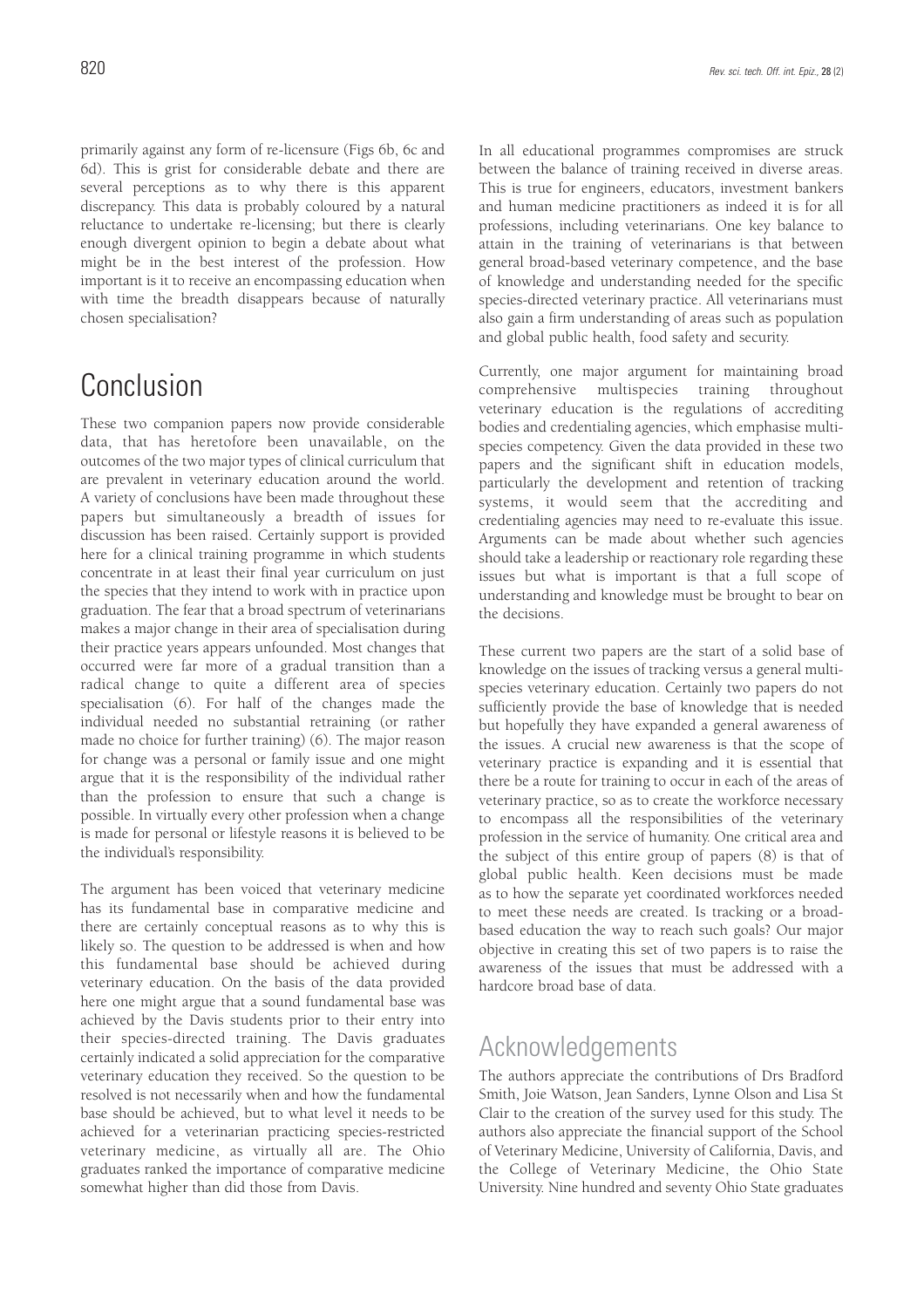and seven hundred and forty-four UC Davis graduates completed the survey that forms the base of knowledge of this and the preceding paper; their time, effort and

forethought in completing the survey are very gratefully acknowledged.

# **Les différents types d'organisation de l'enseignement vétérinaire : filière de spécialisation ou dernière année d'expérience clinique multi-espèces. Deuxième partie : les valeurs transmises**

D.A. Walsh, E.S. Klosterman & P.H. Kass

# **Résumé**

Cet article (le second d'un diptyque consacré à ce sujet) présente les conclusions de la première grande étude jamais réalisée sur l'impact des deux principaux types d'organisation de l'enseignement clinique dispensé aux étudiants en médecine vétérinaire. Le premier type de formation consiste à doter les étudiants d'une expérience générale recouvrant de nombreuses espèces animales, tandis que la deuxième vise plutôt à transmettre des connaissances approfondies relatives à l'espèce animale à laquelle les futurs vétérinaires veulent consacrer leur pratique professionnelle (cette dernière approche étant donc centrée sur une filière de spécialisation). L'étude a recueilli les réactions de diplômés de deux écoles vétérinaires, qui représentent respectivement les deux types précités d'organisation de l'enseignement. En tout, 1 714 étudiants ont participé à l'enquête et répondu à des questions sur leur parcours professionnel, leur niveau de satisfaction professionnelle et leur appréciation de la formation qu'ils ont reçue, en particulier dans le domaine de la médecine vétérinaire comparée. Il leur a également été demandé s'ils n'auraient pas préféré un autre type de formation, et quel serait le profil qu'ils choisiraient s'ils avaient à recruter un associé (issu d'une formation centrée sur une filière de spécialisation ou d'une formation généraliste). Les études montrent que la plupart des inquiétudes suscitées par les filières de spécialisation ne correspondent pas à la réalité. Dans plus de 90 % des cas, les jeunes vétérinaires choisissent d'exercer dans un domaine restreint de la médecine vétérinaire ; très peu de vétérinaires changent de filière au cours de leur vie professionnelle, et s'ils le font c'est essentiellement pour des raisons d'ordre privé ou de cadre de vie. Il semble donc pertinent de s'interroger sur l'intérêt de l'enseignement préclinique général tel qu'il est traditionnellement proposé, et sur l'utilité de faire acquérir aux étudiants une expérience clinique auprès d'espèces animales qu'ils n'ont pas l'intention d'inclure dans leur pratique professionnelle.

## **Mots-clés**

Enseignement par filière – Enseignement vétérinaire orienté sur la carrière – Omnicompétence.

۰

 $\mathbf{r}$